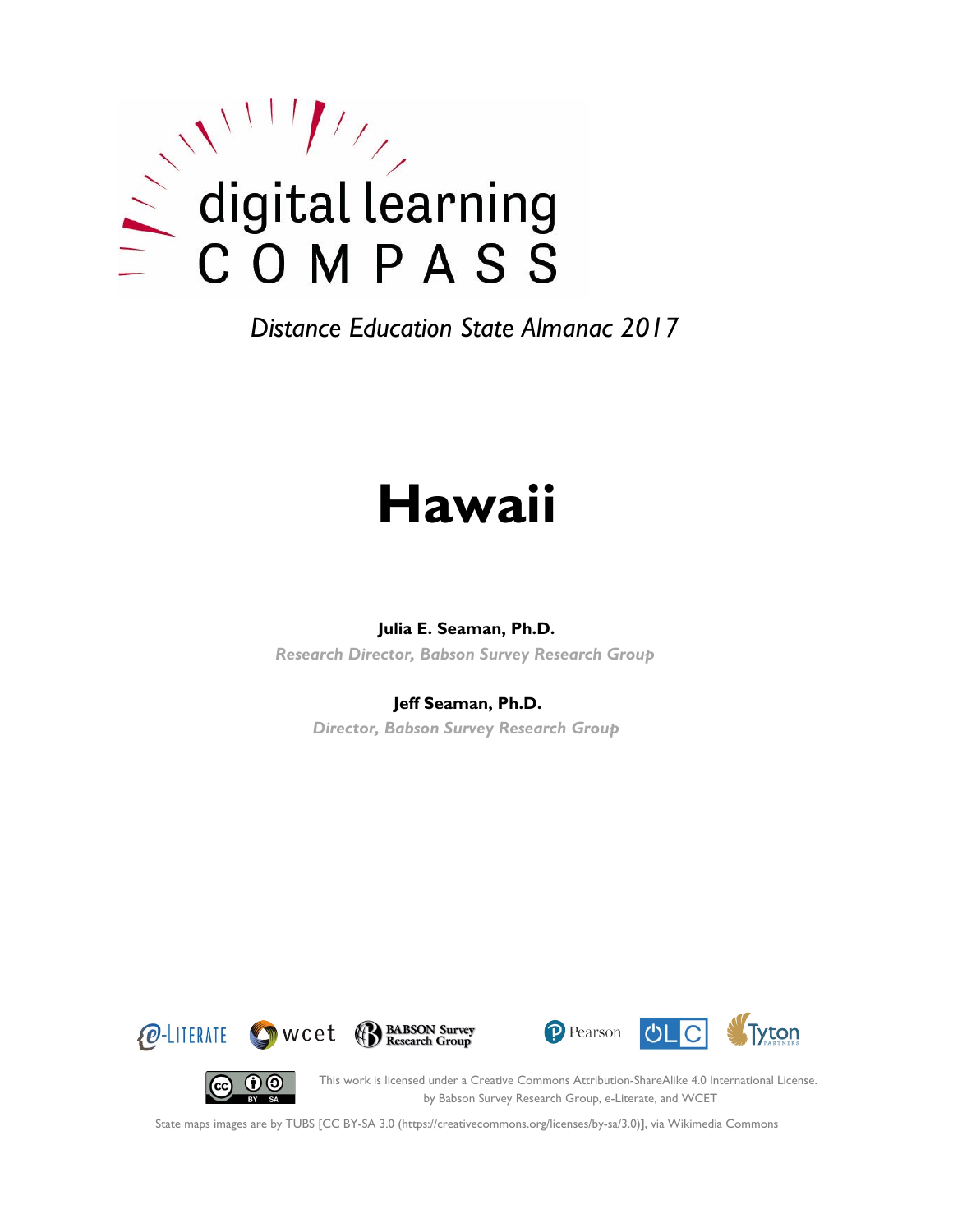| <b>Hawaii</b>                 |            |              |                         |  |
|-------------------------------|------------|--------------|-------------------------|--|
|                               |            | <b>State</b> | % of<br><b>National</b> |  |
|                               | Population | 1,428,557    | 0.4%                    |  |
| 18-55 Population              |            | 657,136      | 0.4%                    |  |
| <b>Number of Institutions</b> |            | 21           | 0.4%                    |  |
|                               |            |              |                         |  |

 Hawaii has 21 degree-granting higher education institutions, which represent 0.4% of all such institutions in the United States. These institutions enrolled a total of 69,331 students as of fall 2015 (61,366 of which are studying at the undergraduate level and 7,965 at the graduate level). The fall 2015 figure is a decrease of 9,105 students (or -11.6%) from the number enrolled in the fall of 2012.

 Among the total student body, 21,543 (19,954 undergraduates and 1,589 graduate students) were taking at least one course at a distance. This is 31.1% of the enrolled student body, which is higher than the national average rate of 29.7%. The number of students taking distance education courses in the state increased by 313 (or 1.5%) between fall 2012 and fall 2015. This is lower than the national level of growth of 11.0%.

 8,133 students in Hawaii are taking all of their courses at a distance, made up of 7,427 undergraduates and 706 graduates. This represents 11.7% of all students enrolled in the state, a rate that is lower than the national average of 14.3%. A total of 7,137 (or 87.8% of these exclusively online students) live in Hawaii, the remainder come from outside of the state. This rate is higher than the national in-state average of 55.1%.

 The number of students that take any of their courses on campus, including those who take all of their courses on campus and those who take a mix of on-campus and distance courses, is 61,198, or 88.3% of the total student enrollment in Hawaii. This number represents a decrease in proportion on campus from the four years prior (88.9% from 69,700 students in 2012). The -0.6% rate is a smaller change than the national 1.7% decrease.

|                    |                            | <b>Total</b>        |                        | <b>Undergraduate</b> |                        | <b>Graduate</b> |                        |
|--------------------|----------------------------|---------------------|------------------------|----------------------|------------------------|-----------------|------------------------|
|                    |                            | <b>All Students</b> | Any<br><b>Distance</b> | <b>All Students</b>  | Any<br><b>Distance</b> | All Students    | Any<br><b>Distance</b> |
|                    | <b>Total</b>               | 69,331              | 21,543                 | 61,366               | 19,954                 | 7,965           | 1,589                  |
|                    | Private for-profit         | 2,989               | 852                    | 2,267                | 648                    | 722             | 204                    |
| Control            | Private not-for-profit     | 10,586              | 4,548                  | 9,088                | 3,966                  | 1,498           | 582                    |
|                    | Public                     | 55,756              | 16, 143                | 50,011               | 15,340                 | 5,745           | 803                    |
| <b>Type</b>        | 2 to 4-year                | 27,287              | 9,712                  | 27,287               | 9,712                  | 0               | 0                      |
|                    | 4-year or more             | 42,044              | 11,831                 | 34,079               | 10,242                 | 7,965           | 1,589                  |
|                    | Under 1,000                | 1,186               | 0                      | 1,071                | $\mathbf 0$            | 115             | $\mathbf 0$            |
| <b>Instutional</b> | $1,000 - 4,999$            | 33,929              | 12,941                 | 31,255               | 12,067                 | 2,674           | 874                    |
| <b>Enrollment</b>  | $5,000 - 9,999$            | 15,351              | 6,088                  | 15,351               | 6,088                  | 0               | $\mathbf 0$            |
| <b>Size</b>        | 10,000 - 19,999            | 18,865              | 2,514                  | 13,689               | 1,799                  | 5,176           | 715                    |
|                    | 20,000 and above           | $\mathbf 0$         | $\mathbf 0$            | 0                    | $\mathbf 0$            | 0               | 0                      |
|                    | Associate's College        | 30,370              | 10,860                 | 30,370               | 10,860                 | $\mathbf 0$     | $\mathbf 0$            |
|                    | Baccalaureate College      | 5,990               | 2,698                  | 5,971                | 2,698                  | 9               | $\mathbf 0$            |
| Carnegie           | <b>Doctoral University</b> | 18,865              | 2,514                  | 13,689               | 1,799                  | 5,176           | 715                    |
|                    | Master's College           | 13,500              | 5,471                  | 10,826               | 4,597                  | 2,674           | 874                    |
|                    | Specialized                | 96                  | $\mathbf 0$            | 0                    | $\mathbf 0$            | 96              | $\mathbf 0$            |
|                    | Unassigned                 | 510                 | 0                      | 510                  | 0                      | 0               | 0                      |

## **Overall and Distance Enrollment - 2015**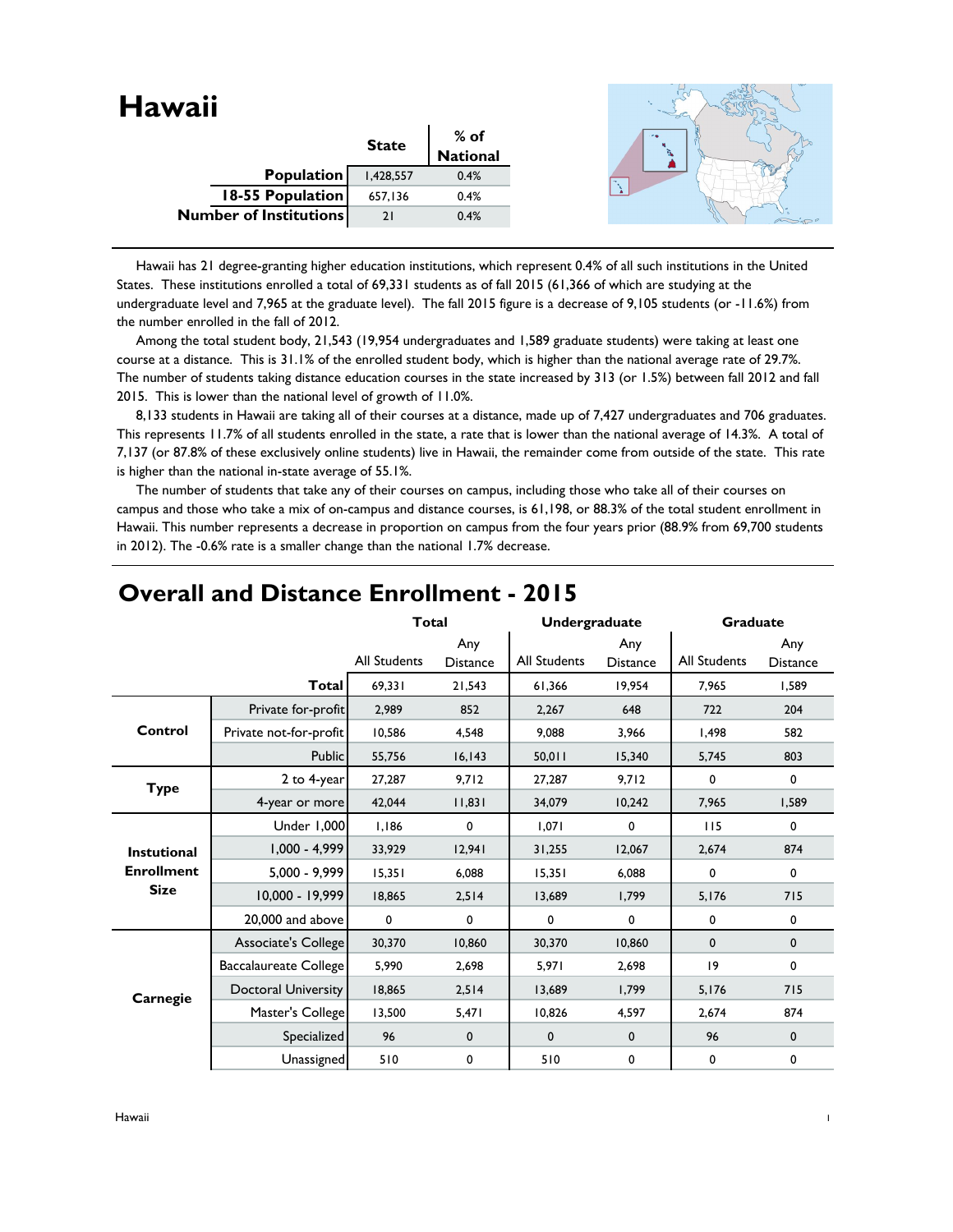

## **Distribution of State Institutions**





# **On-Campus Students**



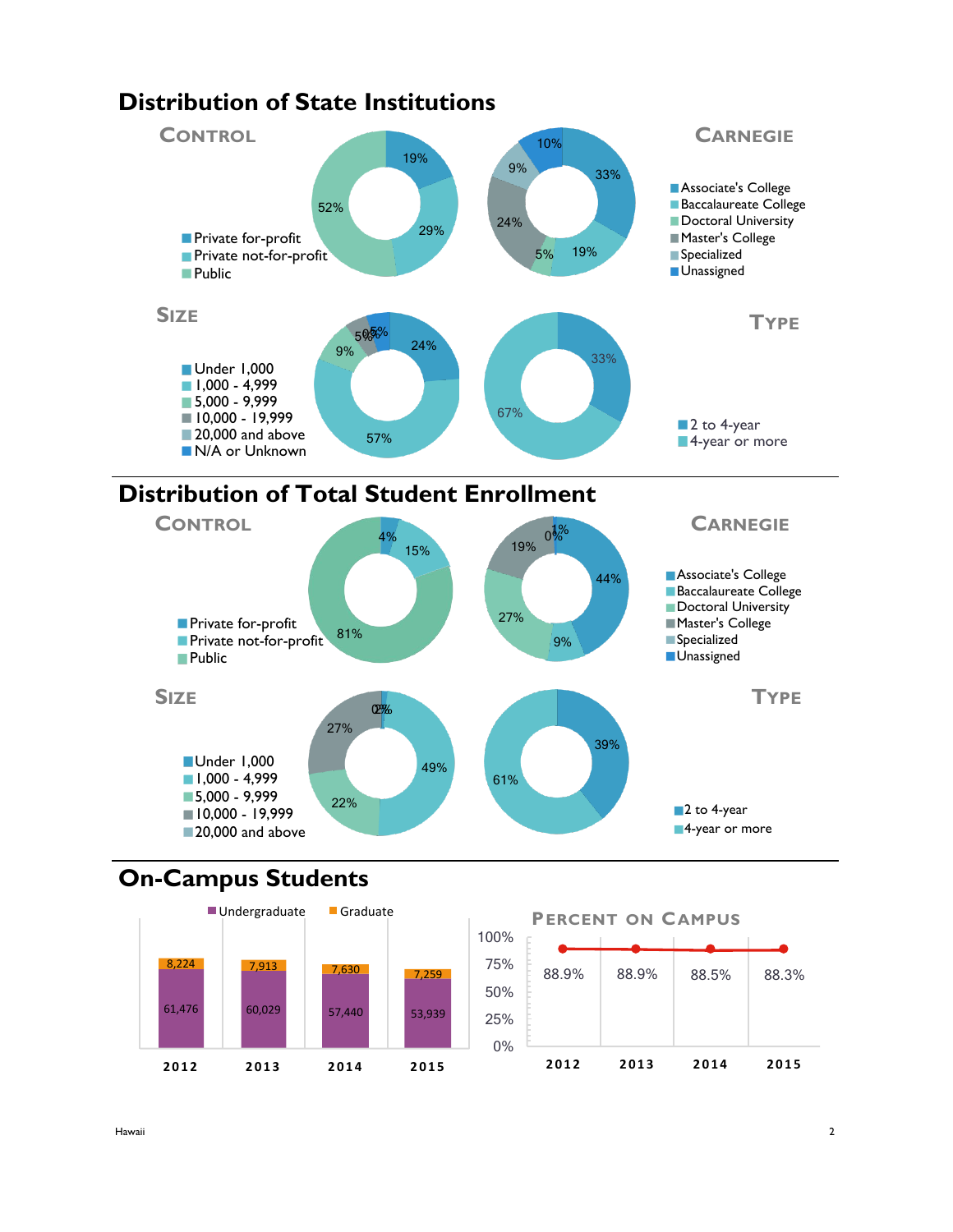# **Distribution of Distance Student Enrollment**



# **Enrollment Trends**



## **Exclusively Distance Student Locations**